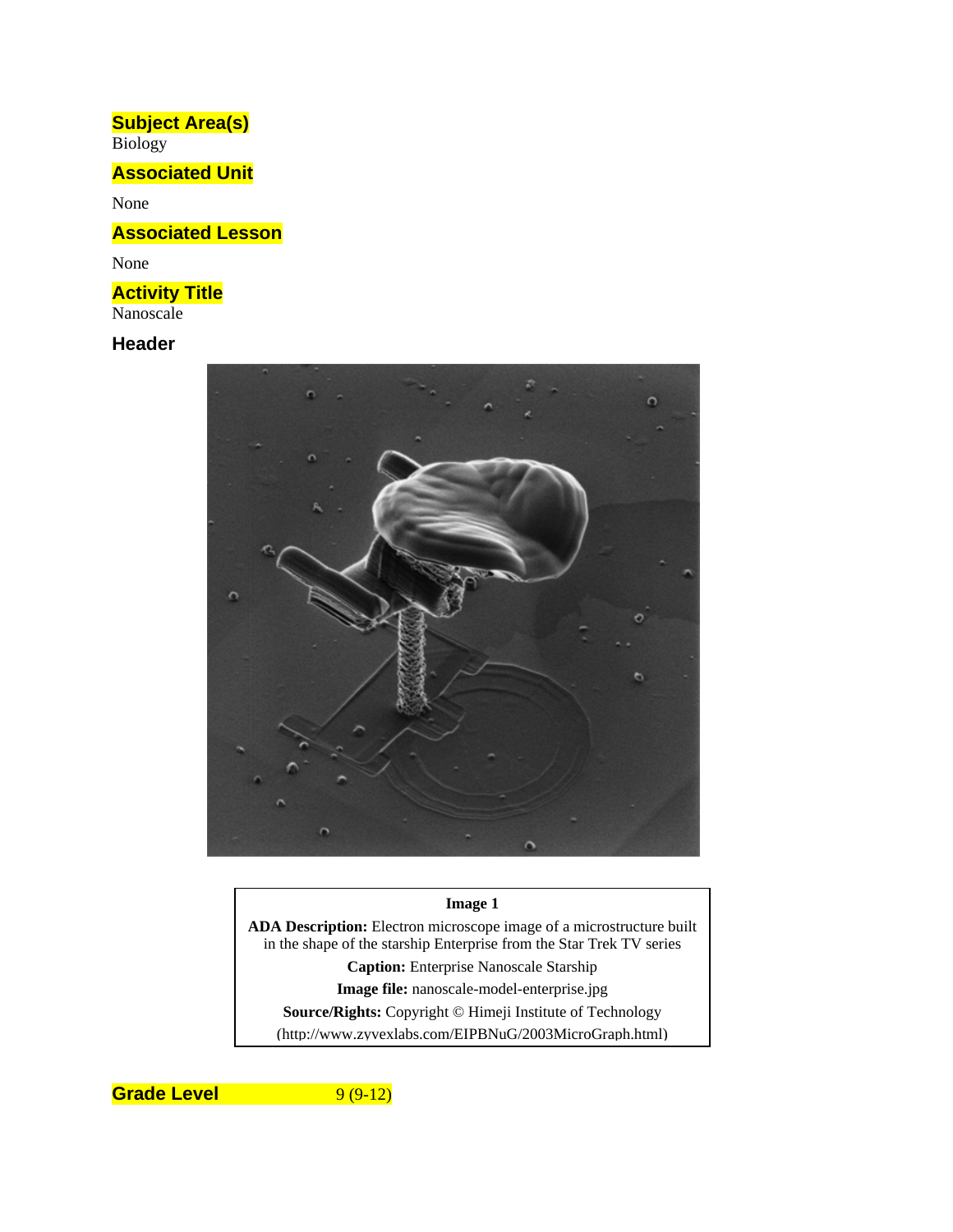### **Activity Dependency**

None

### **Time Required**

45 minutes

### **Group Size**

 $N/A$ 

### **Expendable Cost per Group US\$ 0**

### **Summary**

Nanotechnology advancements have allowed people to design and manufacture devices that operate at smaller and smaller scales. The potential benefits of manipulating objects at scales close to the size of an atom are enormous. The wide range of nanotechnology applications include energy, optics, microelectronics, medical, engineering, etc. Of particular importance are the applications in the biology and medical fields where research at cellular and molecular level has resulted in great advancements. This activity is designed to introduce students enrolled in regular biology courses to the field of nanotechnology by analyzing bacteria growth with the use of a typical lab microscope at different magnifications and then by watching a short video clip explaining the basics of nanotechnology.

### **Engineering Connection**

Molecular and cellular biologists and biomedical engineers have been one the first in the scientific field to make use of nanotechnology in their work analyzing and deciphering the inner works of cells and macromolecules. The technological advancements in the nanotechnology field have provided powerful tools to study and manipulate objects at almost atomic scales and design new devices with unlimited application potential. DNA sequencing, the development of gene therapy and new drugs, all depend on recent advancements in nanotechnology.

### **Engineering Category** = #3

Choose the category that best describes this activity's amount/depth of engineering content:

- 1. Relating science and/or math concept(s) to engineering
- 2. Engineering analysis or partial design
- 3. Engineering design process

### **Keywords**

Nanotechnology, microscale, bacteria.

#### **Educational Standards**

Biology: Texas Essential Knowledge and Skills (112.34. Biology, Beginning with School Year 2010-- 2011)

(c) (3) Scientific processes. The student uses critical thinking, scientific reasoning, and problem solving to make informed decisions within and outside the classroom. The student is expected to:

(D) evaluate the impact of scientific research on society and the environment;

(E) evaluate models according to their limitations in representing biological objects or events;

(c) (10) Science concepts. The student knows that biological systems are composed of multiple levels. The student is expected to:

(B) describe the interactions that occur among systems that perform the functions of transport, reproduction, and response in plants;

### **Pre-Requisite Knowledge**

None.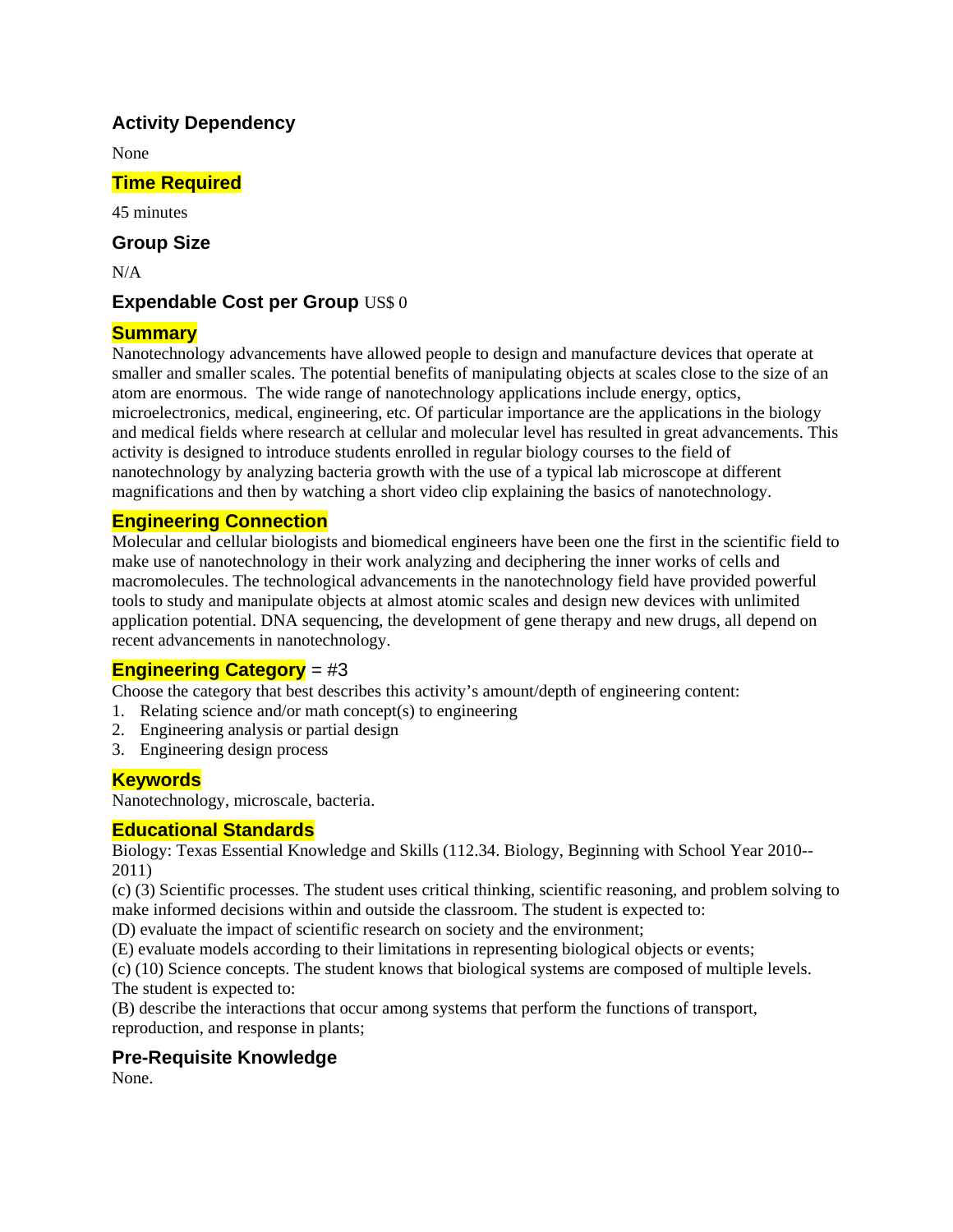### **Learning Objectives**

After this activity, students should be able to:

- Know what nano means and describe or enumerate objects typical of the nanoscale.
- Give examples of biological events that take place at the nanoscale.
- Know how to use the microscope.

#### **Materials List**

Each group needs:

- A lab microscope;
- Microscope slides of plant or animal cells and bacteria.
- Paper, pencils.
- Computers connected to the Internet for the electron microscope demonstration.

To share with the entire class:

Digital projector and computer with Internet access.

#### **Introduction / Motivation**

The term nanotechnology is encountered frequently today, but what does it mean? Let's look at the roots of the word. Does "nano" sound close to a familiar word for a number? The teacher should try and direct students toward the answer, nine. So if nano stands for nine then what is the link with technology? Explain that the nano, or nine, is referring to the dimension or the characteristic length scales of the objects or phenomena that the nanotechnology is studying. The number nine represents the negative power of ten, i.e.,  $10^{-9}$ , and the unit for the length scale is the meter so nanotechnology deals with phenomena at length scales of  $10^{-9}$  meters. Ask students to give examples that fit into this very small length scale such as molecules, proteins, cell organelles, and cells. Try to steer the students to relate nanotechnology and biology.

Now, compare the nanoscale objects with other objects of larger dimensions. How everyday objects compare to the nanoscale? For example, the thickness of sheet of paper is about  $10^{-4}$  meters, that is, 0.1 millimeters, or 100,000 nanometers. A human hair is, on average, 10,000 nanometers, about the size of the red blood cells. These objects can be seen with the naked eye or with the help of the conventional microscope. But what about the organelles inside the cells? And other smaller structures such as proteins or the DNA? For these structures approaching the micro- and nano-scale size, the conventional, optical microscope is unable to resolve the tiny length scales because of another phenomenon: the wavelength of light is much larger (between 400 and 750 nanometers) than the size of the objects at this very small scale. To overcome this obstacle, scientist have come with a few solutions: the so called electron emitting microscope, which emits electrons to the sample, and the scanning probe microscope which consists of a fine probe tip that scans the sample (much like a blind person reading Braille with their fingers).

Biologists are interested in the way cells and their smaller parts such as organelles, proteins, and enzymes work. Recent results, making use of the latest microscopy technology, have been able to visualize the way small organelles such as the bacterial flagellar motor, or the kinesin and dynein proteins are performing their biological tasks as shown in Figure 1. The kinesin consists of two heads (Figure 1D) that move alternatively along the microtubule (which is part of the cytoskeleton of the cell together with the actin and intermediate filaments). These proteins (kinesin, dynein) are performing transportation tasks inside the cells while the microtubules are part of the cells' skeleton and provide structural integrity for cells. The bacterial flagellar motor (Figure 1B, artist's rendition) can be visualized by electron microscopy (Figure 1B, inset).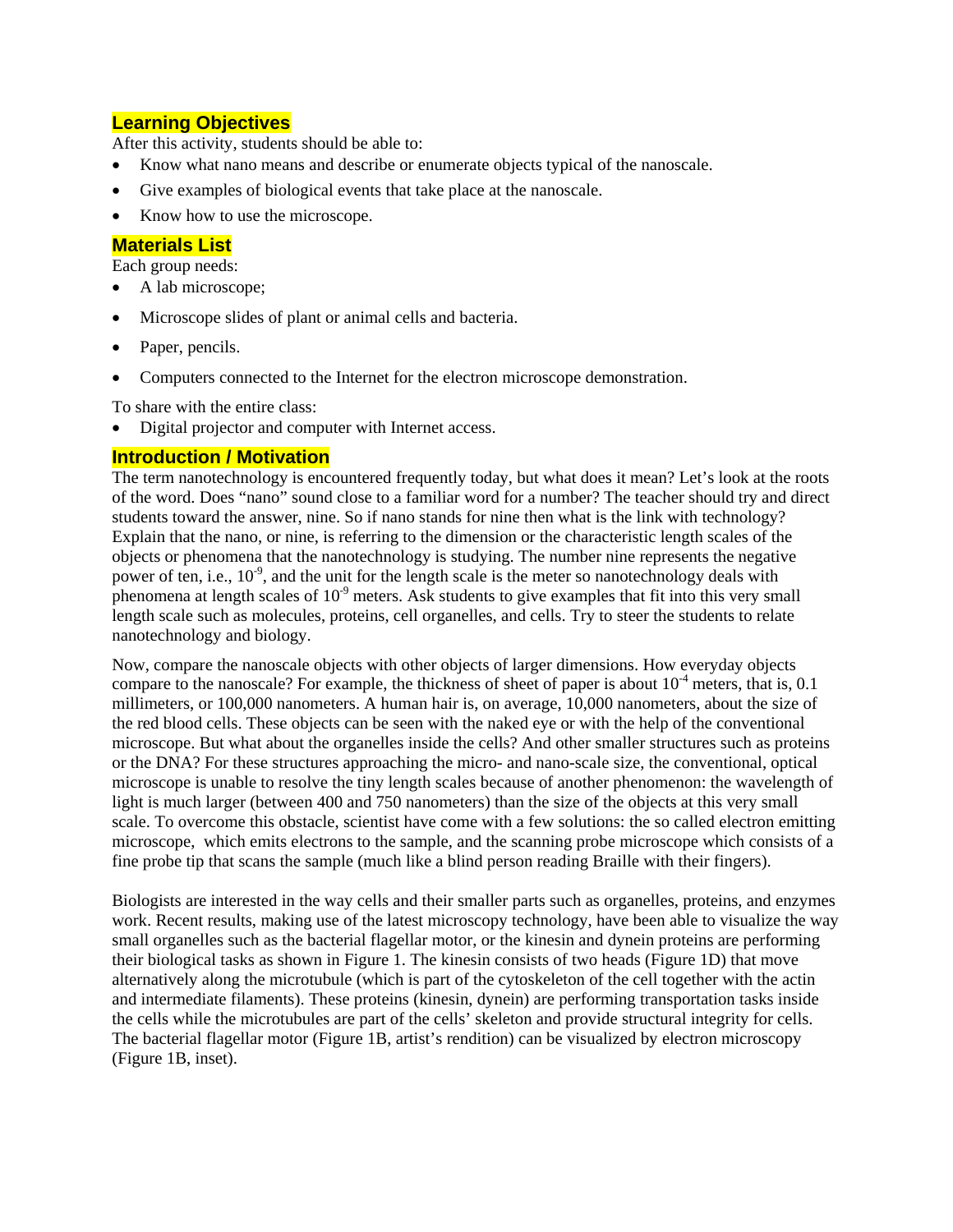



### **Vocabulary / Definitions**

| Word              | <b>Definition</b>                                                       |
|-------------------|-------------------------------------------------------------------------|
| Nanometer         | One billionth of a meter $(10^9 \text{ meters})$ .                      |
| <b>Resolution</b> | Capability of making distinguishable the individual parts of an object. |

#### **Procedure**

#### **Background**

The different microscope magnifications can give students some idea about the different scales encountered in nature. Details of cells and organelles vary as the objective magnification changes. By observing the changes in the details seen through the microscope, students should realize that may biological phenomena take place at very small scales and that nanotechnology provided many breakthroughs in molecular biology, especially genetics, and medicine. The short video presentation introduces students to the basics of nanotechnology and the small scales. For this activity the students will use a conventional optical microscope to visualize cells and bacteria at different microscope magnifications.

#### **With the Students**

Lab microscope activity: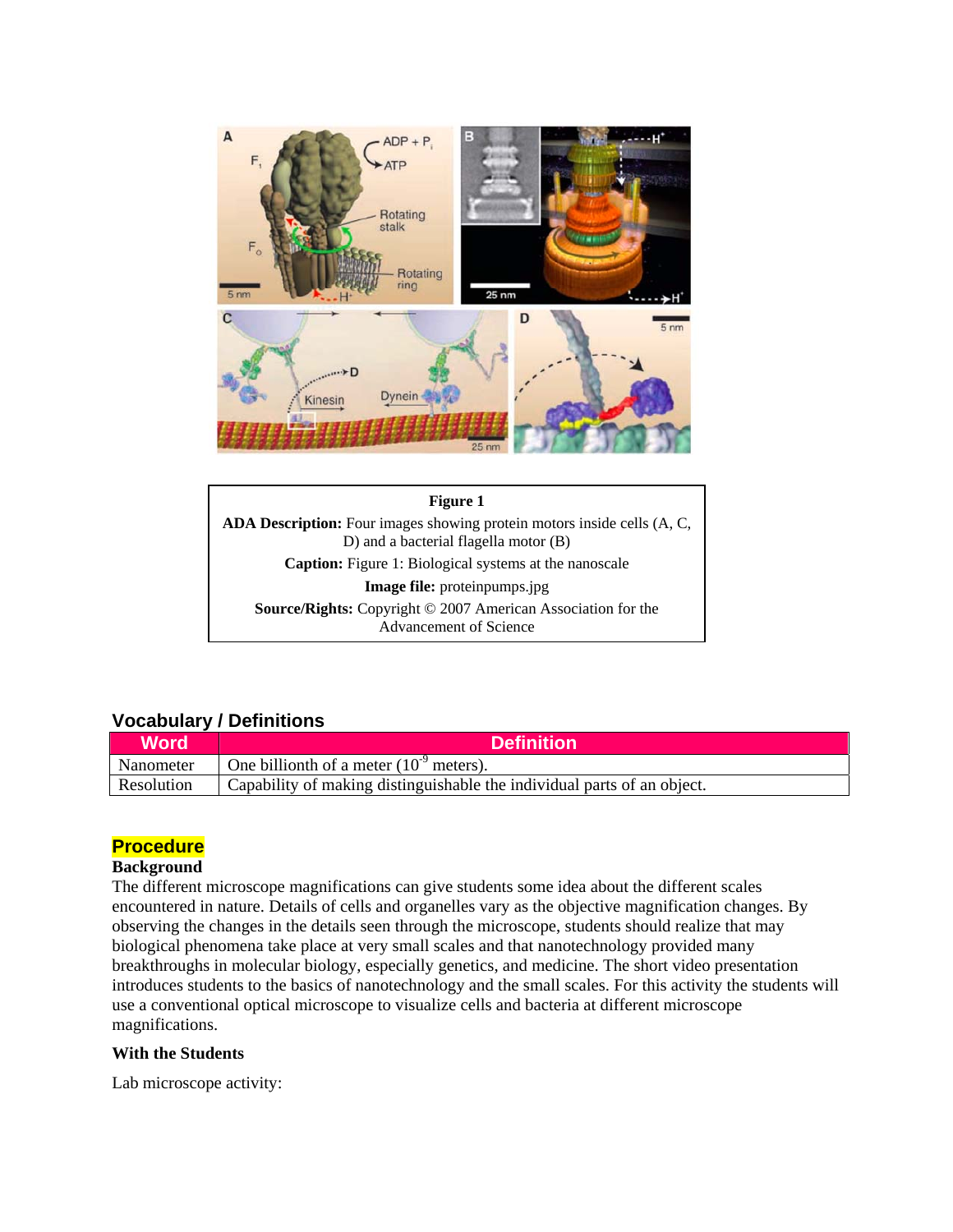- 1. Ask students to use the objective (or lens) of the microscope with the least amount of magnification (4X). Have the students visualize a cell (either plant or animal) sample prepared for microscope. Have the students draw on a piece o paper the image they are seeing through the microscope. Also students should try identifying parts of the cells.
- 2. Next, ask students to use the objective with a higher magnification (10X) and draw again the image seen through the microscope.
- 3. The last step involves students looking at the cells through the highest magnifying objective (usually 40X). Have them draw the image from the microscope while identifying large cell parts (membrane, nucleus).
- 4. Have students analyze a bacteria culture under the microscope at the highest magnification. Again, students should draw what they see through the lens.
- 5. The last part of the activity consists of viewing a short video clip (26 minutes) about nanotechnology: http://www.youtube.com/watch?v=p6peZ7gh0Lo&feature=related
- 6. Have the students take short notes about facts and things they think are interesting while watching the video.
- 7. The scientist from the video is using powerful electron microscopes to look at the small scale structures. Discuss with students the difference in the magnification of the electron microscope and that of the conventional microscope.

### **Attachments**

worksheet\_nano.pdf

#### **Safety Issues**

• None

**Troubleshooting Tips**  None

#### **Investigating Questions**  None

#### **Assessment**

**Post-Activity Assessment**  *Descriptive Title:* Nanoscale Assessment

#### **Activity Extensions**

None

#### **Activity Scaling**

- For lower grades,
- For upper grades,

### **Additional Multimedia Support**

http://cordis.europa.eu/nanotechnology/src/pe\_leaflets\_brochures.htm http://www.youtube.com/watch?v=p6peZ7gh0Lo&feature=related

#### **References**

1. van den Heuvel, M. G. L. and Dekker, C. "Motor Proteins at Work for Nanotechnology" Science. July 20, 2007: 317.

**Other** 

#### **Redirect URL**